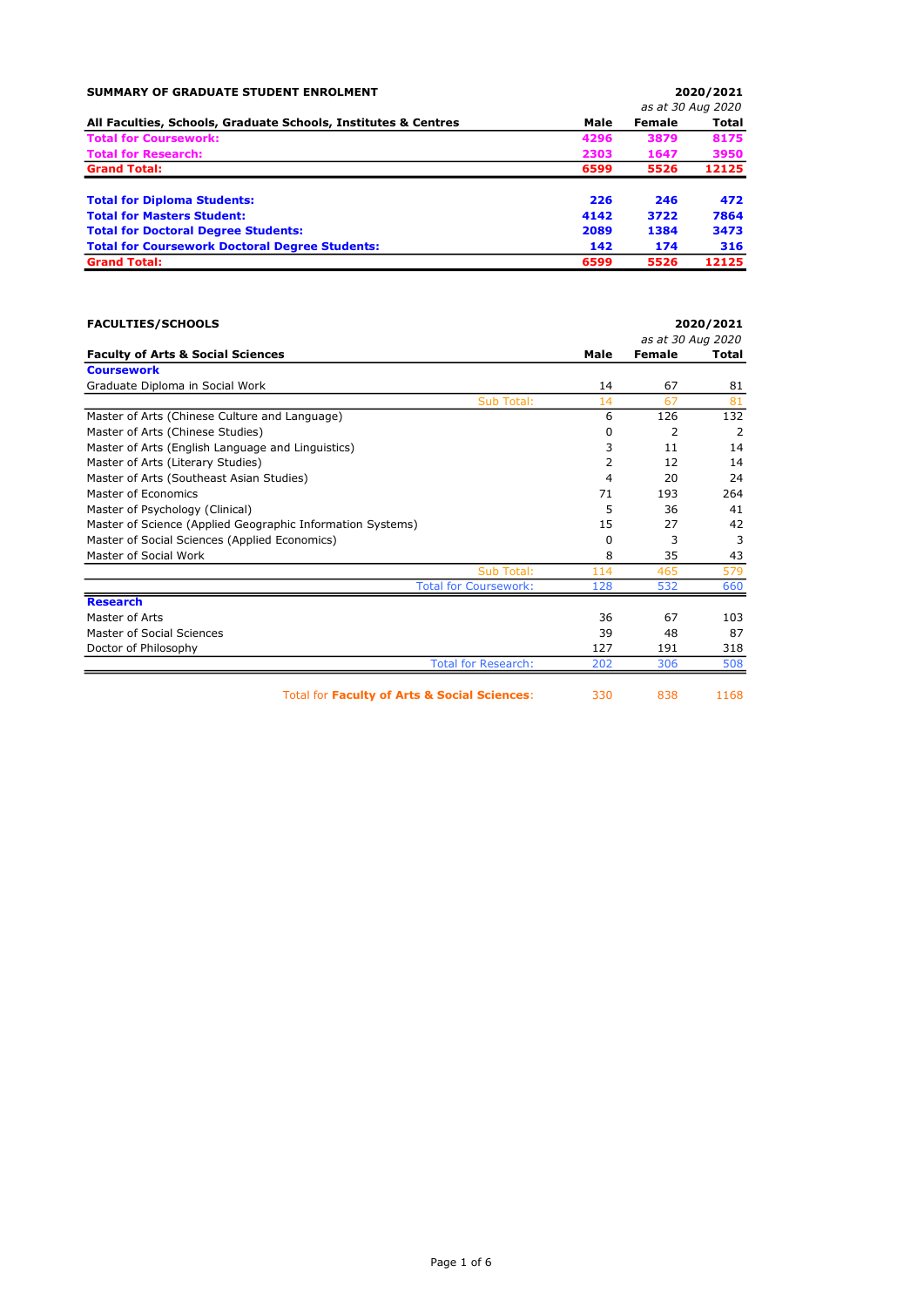| <b>School of Business</b>                                                     | Male           | <b>Female</b>  | Total               |
|-------------------------------------------------------------------------------|----------------|----------------|---------------------|
| <b>Coursework</b>                                                             |                |                |                     |
| Master of Business Administration                                             | 476            | 200            | 676                 |
| Master of Science (Business Analytics)                                        | 142            | 119            | 261                 |
| Master of Science (Finance)                                                   | 94             | 77             | 171                 |
| Master of Science (Management)                                                | 71             | 94             | 165                 |
| Master of Science (Marketing Analytics and Insights)                          | 36             | 102            | 138                 |
| <b>Total for Coursework:</b>                                                  | 819            | 592            | 1411                |
| <b>Research</b>                                                               |                |                |                     |
| Master of Science (Business)                                                  | 2              | 0              | 2<br>$\overline{2}$ |
| Master of Science (Operations Research and Analytics)<br>Doctor of Philosophy | $\Omega$<br>43 | 2<br>34        | 77                  |
| <b>Total for Research:</b>                                                    | 45             | 36             | 81                  |
|                                                                               |                |                |                     |
| <b>Total for School of Business:</b>                                          | 864            | 628            | 1492                |
| <b>School of Computing</b>                                                    | Male           | Female         | Total               |
| <b>Coursework</b>                                                             |                |                |                     |
| Master of Computing                                                           | 400            | 192            | 592                 |
| <b>Total for Coursework:</b>                                                  | 400            | 192            | 592                 |
| <b>Research</b>                                                               |                |                |                     |
| Master of Science                                                             | $\overline{7}$ | 4              | 11                  |
| Doctor of Philosophy                                                          | 269            | 90             | 359                 |
| <b>Total for Research:</b>                                                    | 276            | 94             | 370                 |
| <b>Total for School of Computing:</b>                                         | 676            | 286            | 962                 |
| <b>Faculty of Dentistry</b>                                                   | Male           | Female         | Total               |
| <b>Coursework</b>                                                             |                |                |                     |
| Graduate Diploma in Dental Implantology                                       | 8              | 6              | 14                  |
| Graduate Diploma in Geriatric Dentistry                                       | $\mathbf{1}$   | 2              | 3                   |
| Sub Total:                                                                    | 9              | 8              | 17                  |
| Master of Dental Surgery (Endodontics)                                        | 4              | $\overline{7}$ | 11                  |
| Master of Dental Surgery (Oral & Maxillofacial Surgery)                       | 9              | $\mathbf{1}$   | 10                  |
| Master of Dental Surgery (Orthodontics)                                       | 3              | 4              | $\overline{7}$      |
| Master of Dental Surgery (Paediatric Dentistry)                               | 0              | 7              | $\overline{7}$      |
| Master of Dental Surgery (Periodontology)                                     | 4              | 5              | 9                   |
| Master of Dental Surgery (Prosthodontics)                                     | 5              | 5              | 10                  |
| Sub Total:                                                                    | 25             | 29             | 54                  |
| <b>Total for Coursework:</b>                                                  | 34             | 37             | 71                  |
| <b>Research</b>                                                               |                |                |                     |
| Master of Science                                                             | 1              | $\overline{4}$ | 5                   |
| Doctor of Philosophy                                                          | 8              | 10             | 18                  |
| <b>Total for Research:</b>                                                    | $\mathsf{q}$   | 14             | 23                  |

Total for Faculty of Dentistry: 43 51 94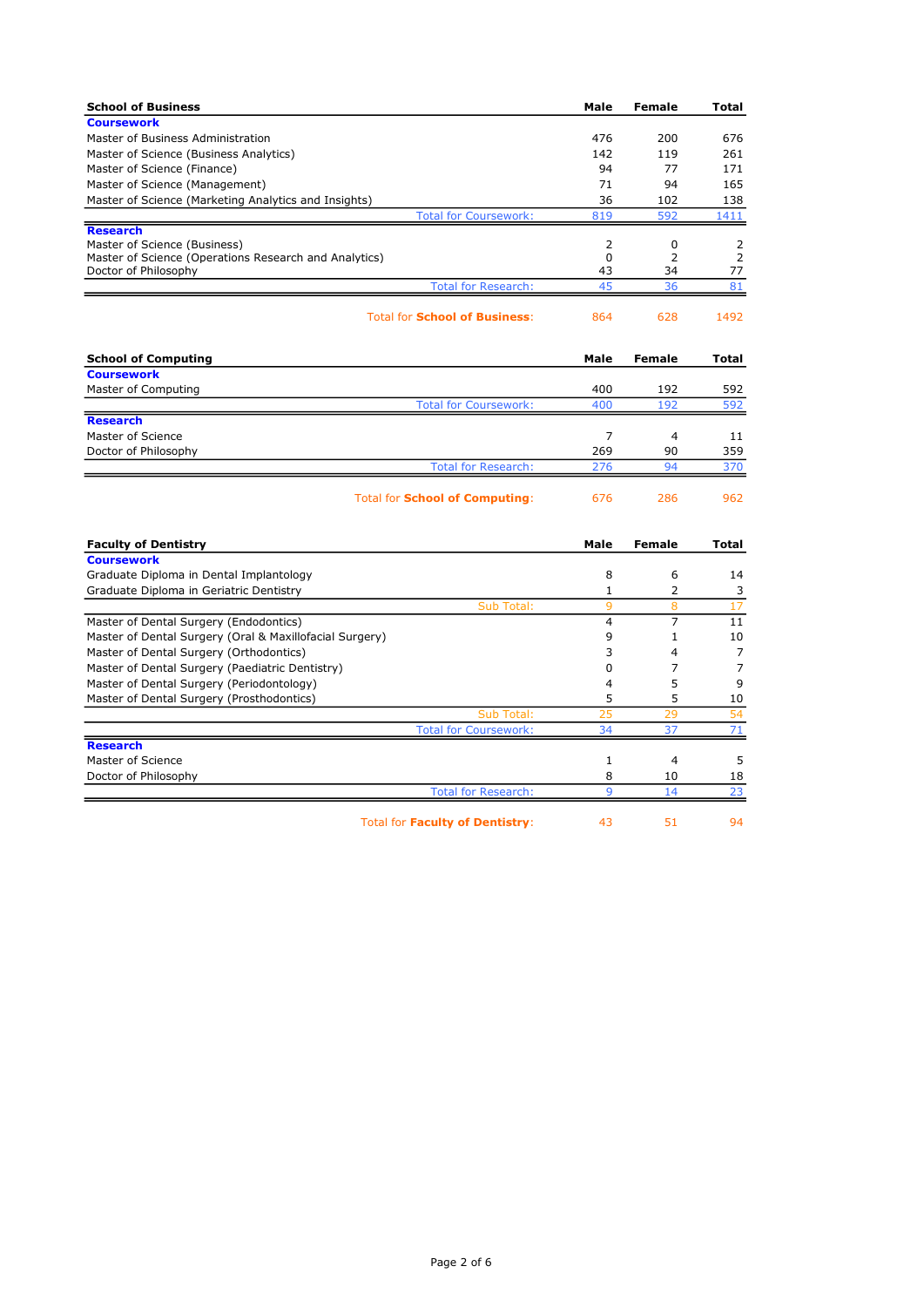| 79<br>12<br>10 | 80<br>22<br>39                                             | 159<br>34 |
|----------------|------------------------------------------------------------|-----------|
|                |                                                            |           |
|                |                                                            |           |
|                |                                                            |           |
|                |                                                            | 49        |
| 32             | 11                                                         | 43        |
| 33             | 51                                                         | 84        |
| 8              | 14                                                         | 22        |
| 48             | 31                                                         | 79        |
| 36             | 27                                                         | 63        |
| 17             | 28                                                         | 45        |
| 275            | 303                                                        | 578       |
|                |                                                            |           |
| 0              | 2                                                          |           |
| 2              | 0                                                          |           |
|                | 2                                                          | 3         |
|                | 3                                                          | 4         |
| 43             | 46                                                         | 89        |
| 47             | 53                                                         | 100       |
|                | <b>Total for Coursework:</b><br><b>Total for Research:</b> |           |

## Total for **School of Design & Environment**: 322 356 678

Faculty of Engineering **Male Female** Total **Faculty of Engineering** Male Female Total **Coursework** M.Sc (Hydraulic Engrg & Water Resources Mgmt) 1 2 3<br>
Master of Science (Chemical Engineering) 1 33 24 57 Master of Science (Chemical Engineering) 33 24 Master of Science (Civil Engineering) 188 103 291<br>Master of Science (Electrical Engineering) 188 210 79 289 Master of Science (Electrical Engineering) 210 299 Master of Science (Environmental Engineering) 25 46 71 Master of Science (Geotechnical Engineering) 43 19 62 Master of Science (Industrial and Systems Engineering) 115 115 183 Master of Science (Intellectual Property Management) 3 0 3 3 0 3 Master of Science (Management of Technology) 78 42 120 Master of Science (Materials Science and Engineering) 36 33 59<br>Master of Science (Mechanical Engineering) 38 37 38 375 Master of Science (Mechanical Engineering) Master of Science (Offshore Technology) 16 7 23 Master of Science (Petroleum Projects and Offshore Technology) 8 1 9 Master of Science (Safety, Health & Environmental Technology) 106 37 143<br>Master of Science (Supply Chain Management) 71 64 135 Master of Science (Supply Chain Management) 71 54 Master of Science (Systems Design and Management) 12 19 19 Total for Coursework: 1082 560 1642 **Research** Master of Engineering 200 54 134 Doctor of Engineering 9 1 10 Doctor of Philosophy 698 294 992 Total for Research: 787 349 1136

Total for Faculty of Engineering: 1869 909 2778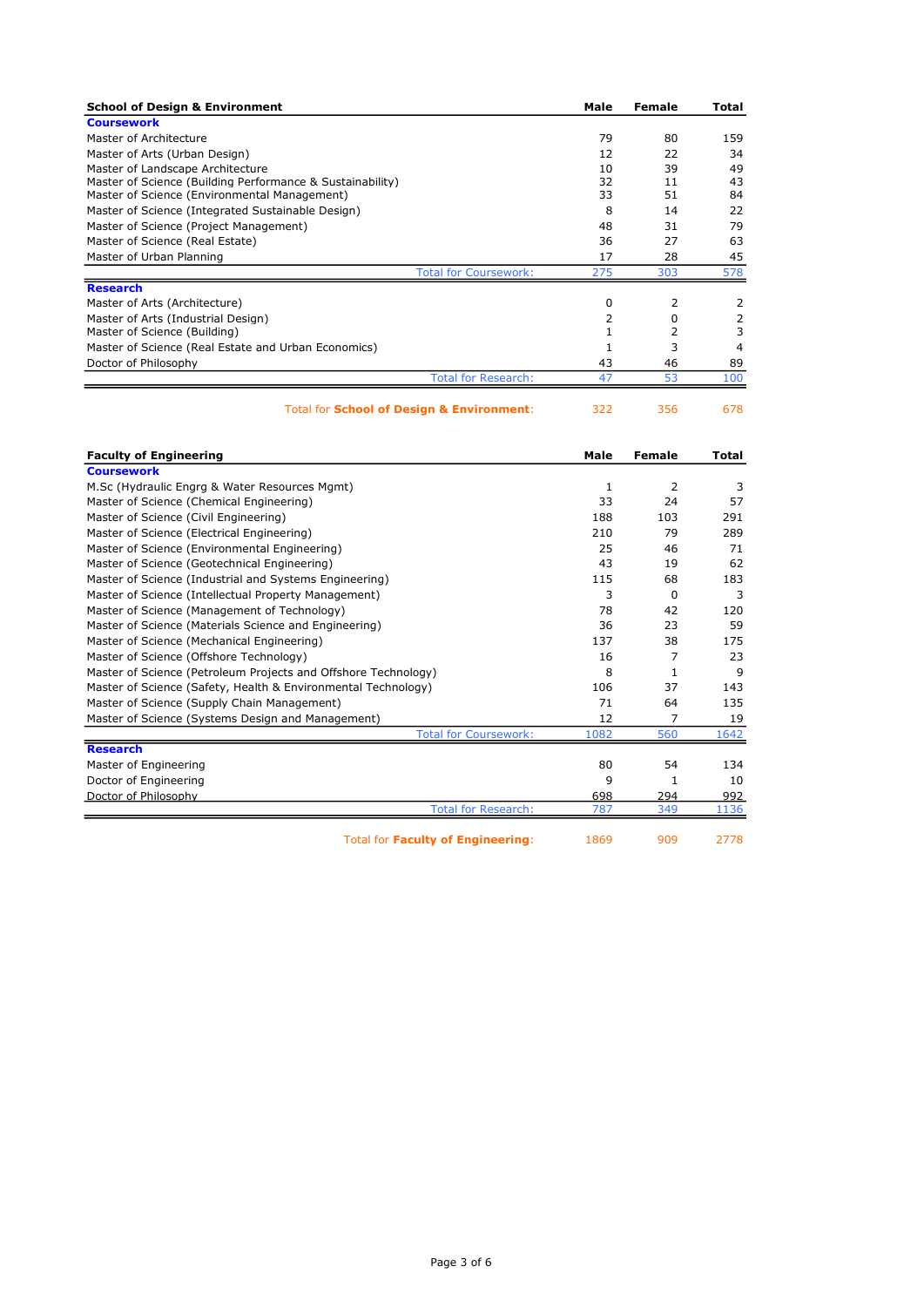| <b>Faculty of Law</b>                                           | Male           | <b>Female</b>  | Total          |
|-----------------------------------------------------------------|----------------|----------------|----------------|
| <b>Coursework</b>                                               |                |                |                |
| Graduate Diploma in Maritime & Arbitration                      | 12             | 8              | 20             |
| Sub Total:                                                      | 12             | 8              | 20             |
| Master of Laws                                                  | $\mathbf 0$    | 21             | 21             |
| Master of Laws (Asian Legal Studies)                            | 0              | 5              | 5              |
| Master of Laws (Corporate & Financial Services Law)             | 5              | 15             | 20             |
| Master of Laws (International Arbitration & Dispute Resolution) | 0              | 13             | 13             |
| Master of Laws (Intellectual Property & Technology Law)         | $\overline{7}$ | 11             | 18             |
| Master of Laws (International & Comparative Law)                | 11             | 37             | 48             |
| Master of Laws (International Business Law)                     | 0              | 3              | 3              |
| Master of Laws (Maritime Law)                                   | 6              | 9              | 15             |
| Sub Total:                                                      | 29             | 114            | 143            |
| <b>Total for Coursework:</b>                                    | 41             | 122            | 163            |
| <b>Research</b>                                                 |                |                |                |
| Doctor of Philosophy                                            | 8              | 10             | 18             |
| <b>Total for Research:</b>                                      | 8              | 10             | 18             |
|                                                                 |                |                |                |
| Total for Faculty of Law:                                       | 49             | 132            | 181            |
| Lee Kuan Yew School of Public Policy                            | Male           | <b>Female</b>  | Total          |
| <b>Coursework</b>                                               |                |                |                |
| Master in International Affairs                                 | 15             | 36             | 51             |
| Master in Public Administration                                 | 35             | 26             | 61             |
| Master in Public Administration and Management                  | 22             | 28             | 50             |
| Master in Public Policy<br><b>Total for Coursework:</b>         | 70<br>142      | 82<br>172      | 152<br>314     |
| <b>Research</b>                                                 |                |                |                |
| Doctor of Philosophy                                            | 10             | 20             | 30             |
| <b>Total for Research:</b>                                      | 10             | 20             | 30             |
|                                                                 |                |                |                |
| <b>Total for Lee Kuan Yew School of Public Policy:</b>          | 152            | 192            | 344            |
| <b>Saw Swee Hock School of Public Health</b>                    | Male           | <b>Female</b>  | Total          |
| <b>Coursework</b>                                               |                |                |                |
| Graduate Diploma in Applied Epidemiology                        | 0              | 2              | 2              |
| Sub Total:                                                      | $\overline{0}$ | $\overline{2}$ | $\overline{2}$ |
| Master of Public Health                                         | 62             | 88             | 150            |
| Sub Total:                                                      | 62             | 88             | 150            |
| <b>Total for Coursework:</b>                                    | 62             | 90             | 152            |
| <b>Research</b>                                                 |                |                |                |
| Master of Science                                               | $\mathbf{1}$   | 5              | 6              |
| Doctor of Philosophy                                            | 22             | 33             | 55             |
| <b>Total for Research:</b>                                      | 23             | 38             | 61             |
|                                                                 |                |                |                |
| <b>Total for Saw Swee Hock School of Public Health:</b>         | 85             | 128            | 213            |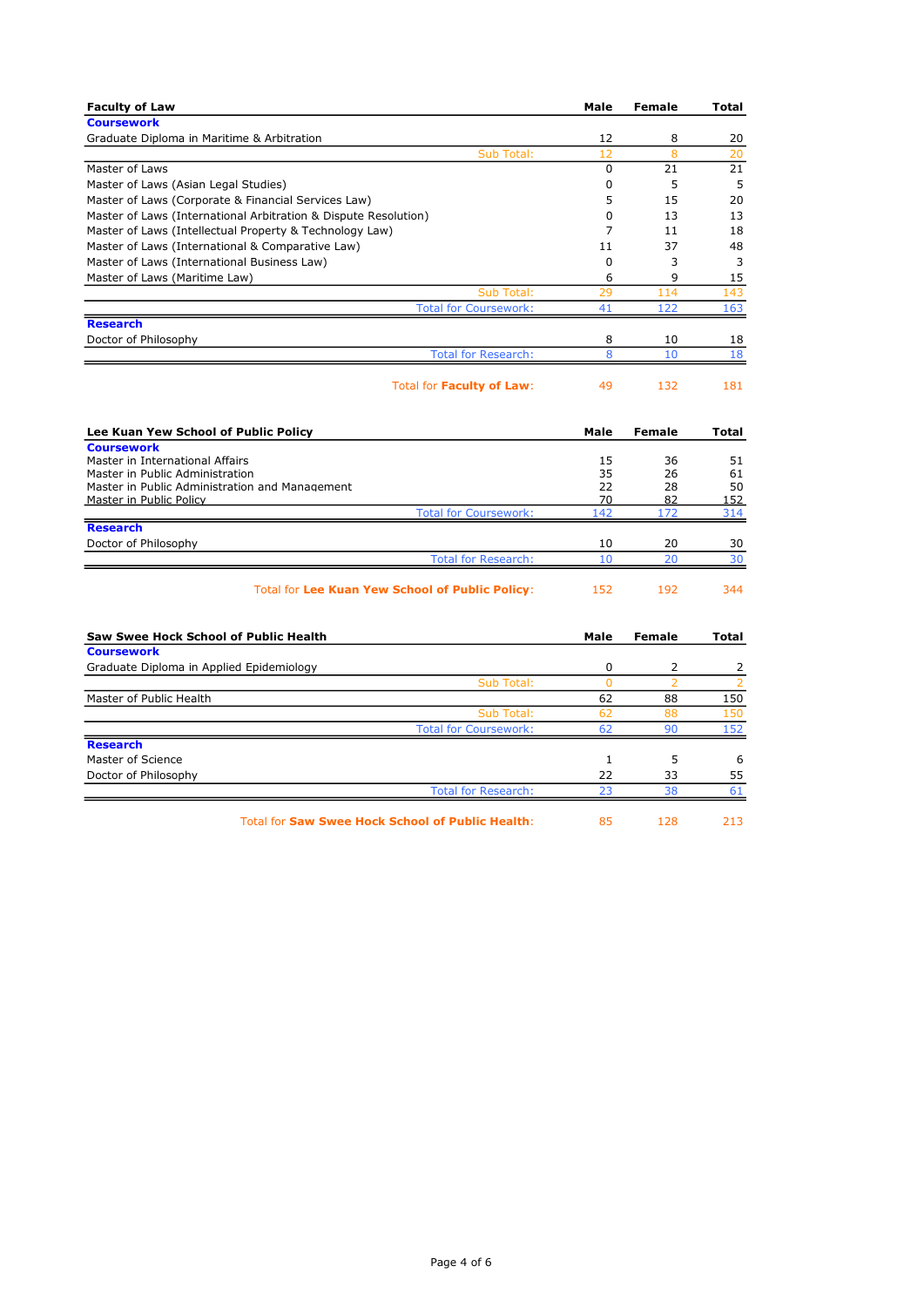| <b>Faculty of Science</b>                                  | Male        | <b>Female</b> | Total          |
|------------------------------------------------------------|-------------|---------------|----------------|
| <b>Coursework</b>                                          |             |               |                |
| Master of Science (Applied Physics)                        | 10          | 10            | 20             |
| Master of Science (Chemistry)                              | 14          | 14            | 28             |
| Master of Science (Chemistry for Energy and Environment)   | 23          | 37            | 60             |
| Master of Science (Data Science and Machine Learning)      | 31          | 30            | 61             |
| Master of Science in (Food Science and Human Nutrition)    | 24          | 63            | 87             |
| Master of Science (Forensic Science)                       | 5           | 9             | 14             |
| Master of Science (Industrial Chemistry)                   | 19          | 9             | 28             |
| Master of Science (Mathematics)                            | 43          | 27            | 70             |
| Master of Science (Pharmaceutical Sciences and Technology) | 10          | 16            | 26             |
|                                                            | 7           | 5             | 12             |
| Master of Science (Physics)                                |             |               |                |
| Master of Science (Quantitative Finance)                   | 79          | 120           | 199            |
| Master of Science (Statistics)                             | 97          | 183           | 280            |
| NUS-ANU Master of Science (Science Communication)          | 7           | 21            | 28             |
| Doctor of Pharmacy                                         | 9           | 10            | 19             |
| <b>Total for Coursework:</b>                               | 378         | 554           | 932            |
| <b>Research</b>                                            |             |               |                |
| Master of Science                                          | 33          | 38            | 71             |
| Master of Science (Pharmacy)                               | 2           | 3             | 5              |
| Doctor of Philosophy                                       | 447         | 297           | 744            |
| <b>Total for Research:</b>                                 | 482         | 338           | 820            |
| <b>Total for Faculty of Science:</b>                       | 860         | 892           | 1752           |
| Yong Loo Lin School of Medicine                            | Male        | Female        | Total          |
| <b>Coursework</b>                                          |             |               |                |
| Graduate Diploma in Community Health Nursing               | 0           | 7             | 7              |
| Graduate Diploma in Family Practice Dermatology            | 20          | 13            | 33             |
| Graduate Diploma in Geriatric Medicine                     | 12          | 8             | 20             |
|                                                            |             |               |                |
| Graduate Diploma in Mental Health                          | 9           | 12            | 21             |
| Graduate Diploma in Occupational Medicine                  | 21          | 7             | 28             |
| Graduate Diploma in Palliative Medicine                    | 8           | 17            | 25             |
| Sub Total:                                                 | 70          | 64            | 134            |
| Master of Clinical Investigation                           | 21          | 19            | 40             |
| Master of Medicine (Emergency Medicine)                    | 1           | 2             | 3              |
| Master of Medicine (Internal Medicine)                     | 3           | 2             | 5              |
| Master of Medicine (Orthopaedic Surgery)                   | 32          | 7             | 39             |
| Master of Medicine (Otorhinolaryngology)                   | 3           | 4             | 7              |
| Master of Medicine (Surgery)                               | 3           | 3             | 6              |
| Master of Nursing                                          | 5           | 28            | 33             |
| Master of Science (Audiology)                              | 3           | 11            | 14             |
| Master of Science (Speech and Language Pathology)          | 2           | 20            | 22             |
| Sub Total:                                                 | 73          | 96            | 169            |
| <b>Total for Coursework:</b>                               | 143         | 160           | 303            |
| <b>Research</b>                                            |             |               |                |
|                                                            |             |               |                |
| Master of Science                                          | 8           | 27            | 35             |
| Master of Science (Nursing)                                | $\mathbf 1$ | 4             | 5              |
| Doctor of Philosophy                                       | 148         | 225           | 373            |
| <b>Total for Research:</b>                                 | 157         | 256           | 413            |
| Total for Yong Loo Lin School of Medicine:                 | 300         | 416           | 716            |
| <b>Yong Siew Toh Conservatory of Music</b>                 | Male        | Female        | Total          |
| <b>Coursework</b>                                          |             |               |                |
| Master of Music                                            | 4           | 3             | 7              |
| <b>Total for Coursework:</b>                               | 4           | 3             | $\overline{7}$ |
| <b>Total for Yong Siew Toh Conservatory of Music:</b>      | 4           | 3             | 7              |
|                                                            |             |               |                |
| <b>Duke-NUS Graduate Medical School S'pore</b>             | Male        | Female        | Total          |
| <b>Coursework</b>                                          |             |               |                |
| Doctor of Medicine                                         | 133         | 164           | 297            |
| <b>Total for Coursework:</b>                               | 133         | 164           | 297            |
| <b>Research</b>                                            |             |               |                |
| Doctor Of Philosophy                                       | 42          | 53            | 95             |
| <b>Total for Research:</b>                                 | 42          | 53            | 95             |
| Total for Duke-NUS Graduate Medical School S'pore:         | 175         | 217           | 392            |
|                                                            |             |               |                |